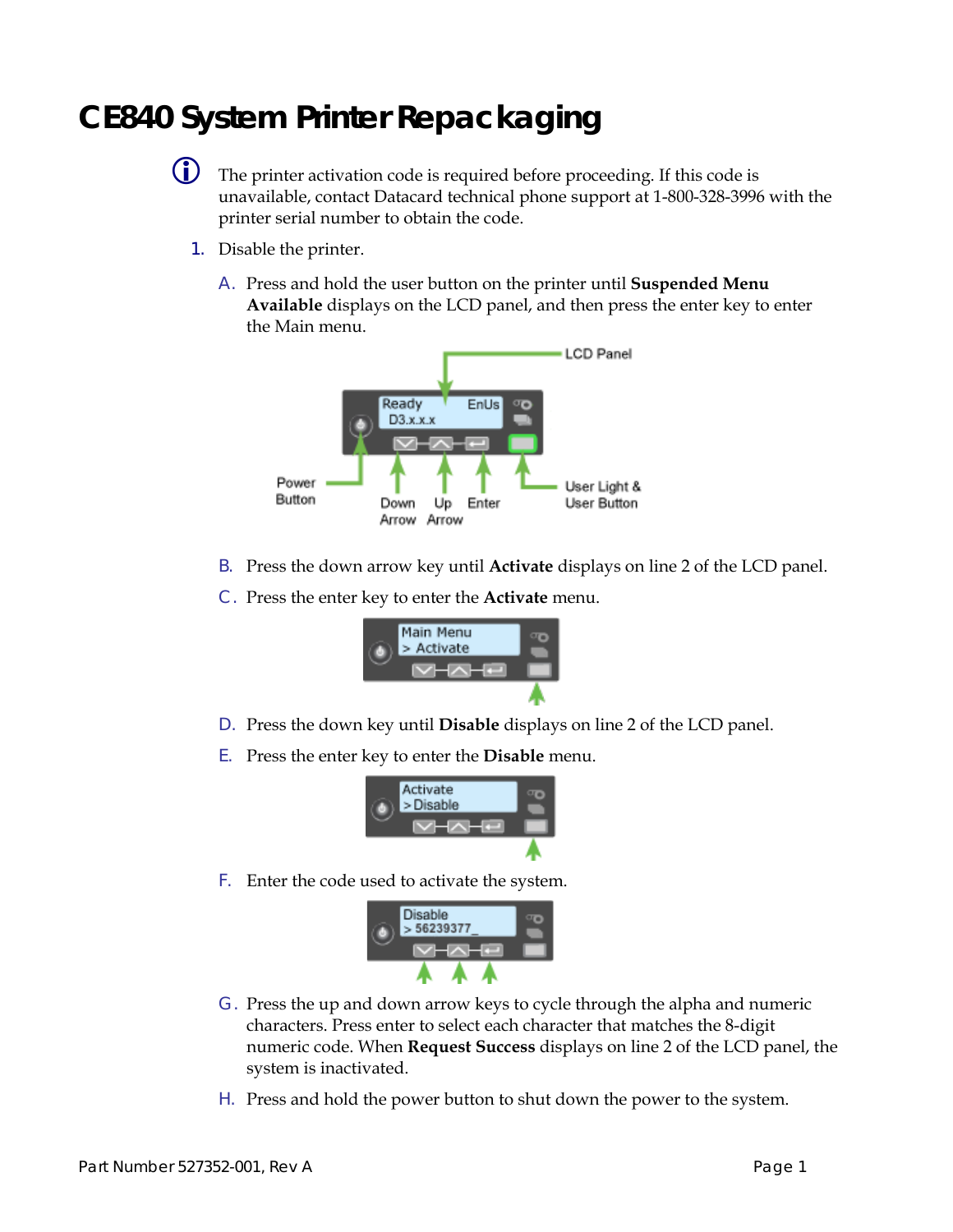- 2. Prepare the printer.
	- A. Remove the power cord to the printer.





Note: Do not repackage the power cable or any other accessories with the unit.

B. Disconnect the data link and network cables to the printer.



- C. Unlock and open the printer and embosser.
- D. Open the hopper and remove any unused card stock.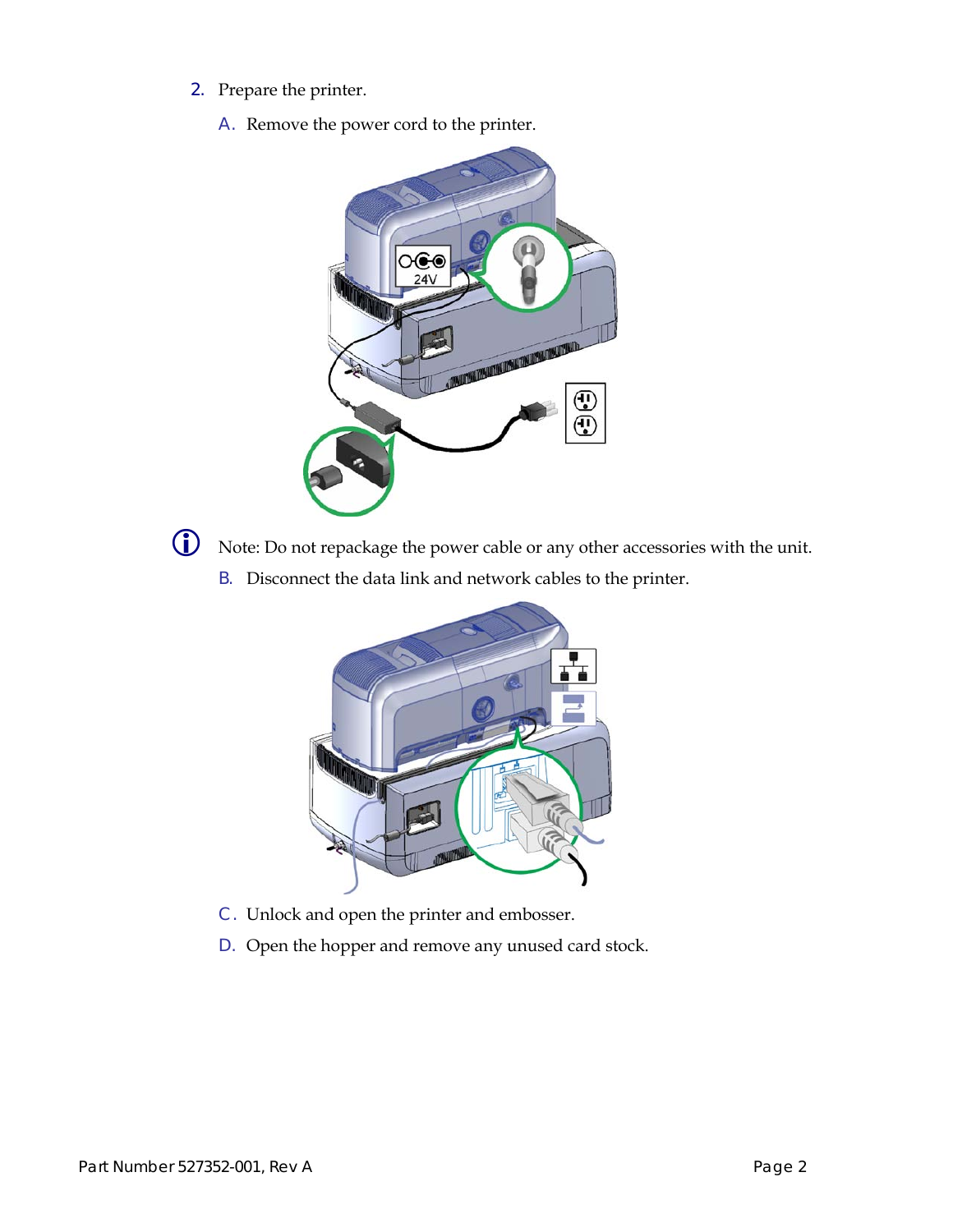- 3. Remover printer.
	- A. Pull out the handle inside the embosser to unlock the printer mounted above.
	- B. Lift the printer up and off the embosser.



- 4. Close and lock the printer.
- 
- Do not repackage the key with the unit.